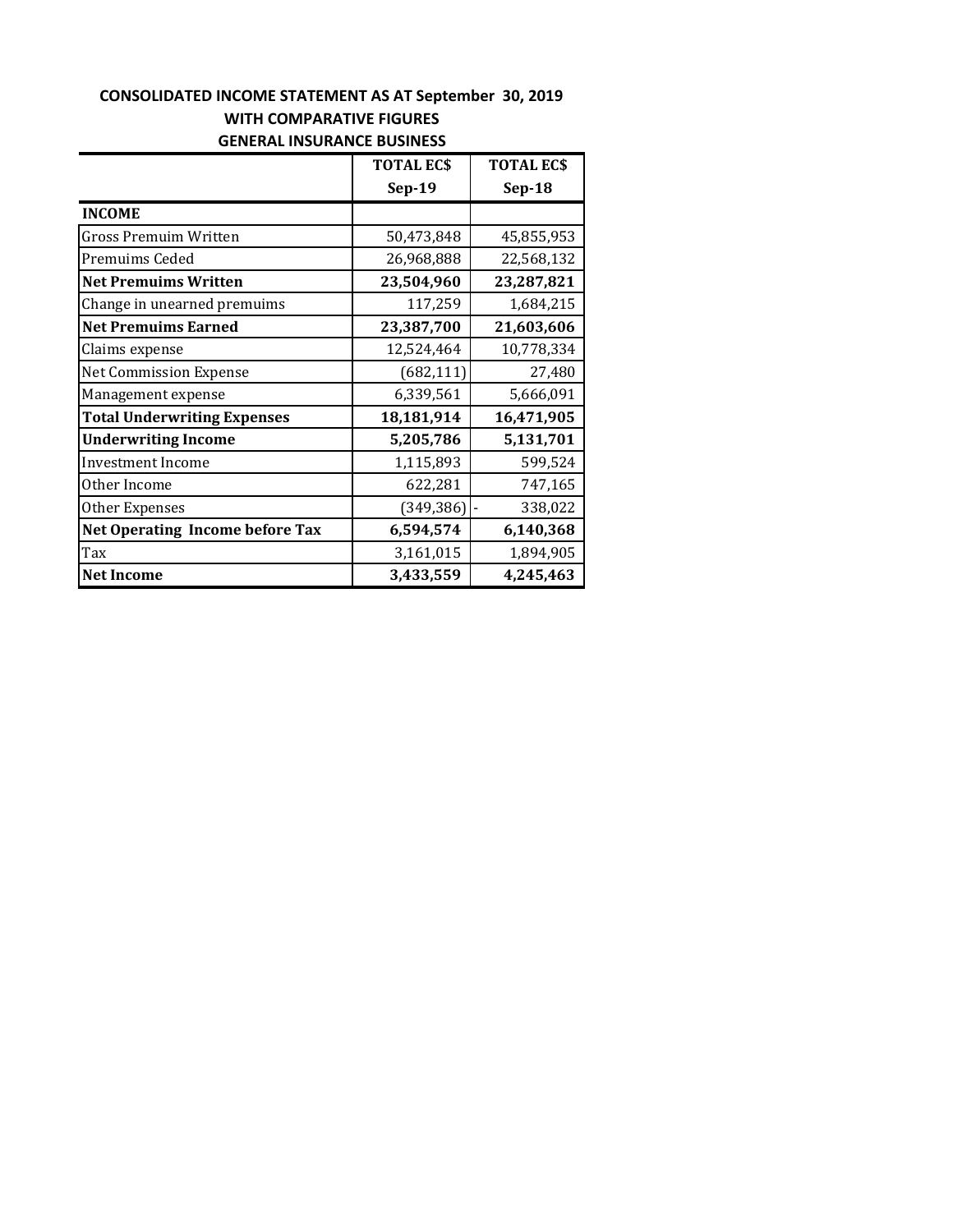#### **CONSOLIDATED BALANCE SHEET AS AT September 30, 2019 WITH COMPARATIVE FIGURES GENERAL INSURANCE BUSINESS**

|                                        | <b>TOTAL EC\$</b> | <b>TOTAL EC\$</b> |
|----------------------------------------|-------------------|-------------------|
|                                        | Sep-19            | Sep-18            |
| <b>ASSETS</b>                          |                   |                   |
| <b>Cash and Deposits</b>               | 32,670,757        | 28,755,085        |
| <b>Government Securites</b>            | 26,624,835        | 27,261,788        |
| <b>Company Bonds and Debentures</b>    | 686,000           | 352,000           |
| <b>Secured Loans</b>                   | 161,000           | 161,000           |
| <b>Investments in Real Estate</b>      | 4,029,000         | 4,028,000         |
| Shares                                 | 103,000           | 318,000           |
| <b>Unit Trusts and Mutual Funds</b>    |                   |                   |
| <b>Investments in Related Parties</b>  | 3,214,144         | 3,355,546         |
| Policy Loans                           |                   |                   |
| Other Investments                      | 3,261,498         | 3,545,329         |
| <b>Total Cash and Investments</b>      | 70,750,234        | 67,776,749        |
| <b>Other Current Assets</b>            | 35,076,748        | 29,997,347        |
| <b>Fixed Assets</b>                    | 9,690,305         | 9,780,073         |
| <b>Total Assets</b>                    | 115,517,287       | 107,554,169       |
| <b>Unearned Premuim Provision</b>      | 23,439,095        | 21,285,079        |
| <b>Claims Provision</b>                | 11,856,781        | 13,111,905        |
| <b>Other Provision</b>                 | 5,737,747         | 4,640,890         |
| <b>Total Insurance Liabilities</b>     | 41,033,623        | 39,037,874        |
| Other Liabilities                      | 15,942,717        | 15,809,583        |
| <b>Total Liabilities</b>               | 56,976,340        | 54,847,457        |
| Share Capital                          | 5,900,150         | 5,900,150         |
| <b>Head Office Account</b>             | 8,380,930         | 5,465,424         |
| <b>Retained Earnings</b>               | 37,054,868        | 34,139,138        |
| Reserves                               | 7,201,000         | 7,201,000         |
| <b>Total Capital</b>                   | 58,536,947        | 52,705,713        |
| <b>Total Liabilities &amp; Capital</b> | 115,513,287       | 107,553,170       |

N.B.Slight differences in totals are due to rounding.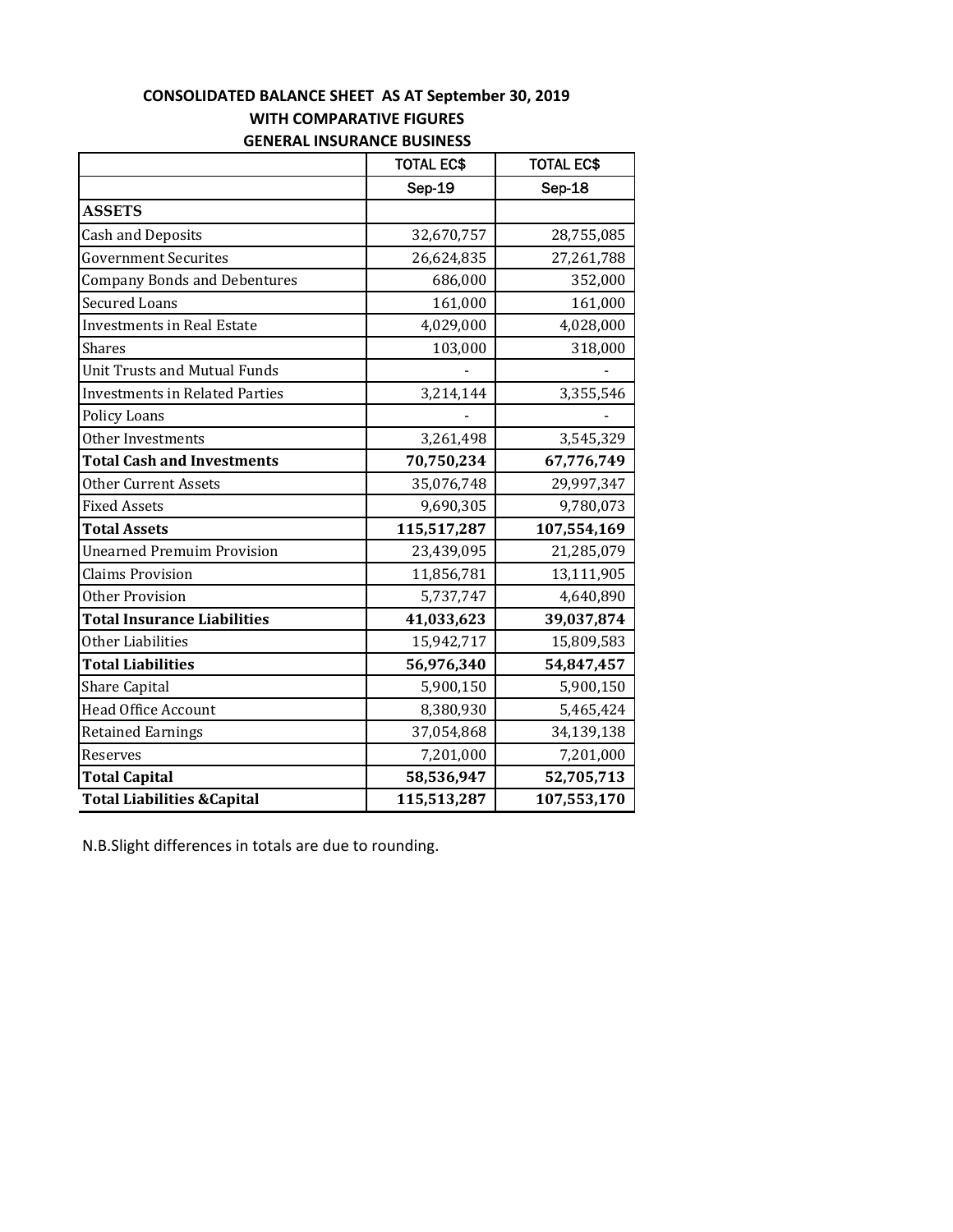## **CONSOLIDATED INCOME STATEMENT AS AT September 30, 2019 WITH COMPARATIVE FIGURES LONG‐TERM INSURANCE BUSINESS**

| LONG TERMITIVOORANGE DOSINESS |                  |                  |  |
|-------------------------------|------------------|------------------|--|
|                               | <b>TOTAL ECS</b> | <b>TOTAL ECS</b> |  |
|                               | $Sep-19$         | $Sep-18$         |  |
| <b>Gross Premuims Written</b> | 25,414,000       | 18,110,000       |  |
| Reinsurance Assumed           |                  |                  |  |
| Reinsurance ceded             | 1,129,000        | 1,768,000        |  |
| <b>Net Premuims Written</b>   | 24,285,000       | 16,342,000       |  |
| Investment Income             | 3,696,000        | 2,965,000        |  |
| Other Revenue                 | 559,000          | 765,000          |  |
| <b>Total Revenue</b>          | 28,540,000       | 20,072,000       |  |
| <b>Policy Holder Benefits</b> | 18,890,000       | 13,893,000       |  |
| <b>Commission Expense</b>     | 1,872,000        | 2,785,000        |  |
| Management expense            | 4,417,000        | 5,495,000        |  |
| Other Expenses                | 518,000          | 778,000          |  |
| <b>Total Expenses</b>         | 25,697,000       | 22,951,000       |  |
| <b>Net Income before Tax</b>  | 2,843,000        | (2,879,000)      |  |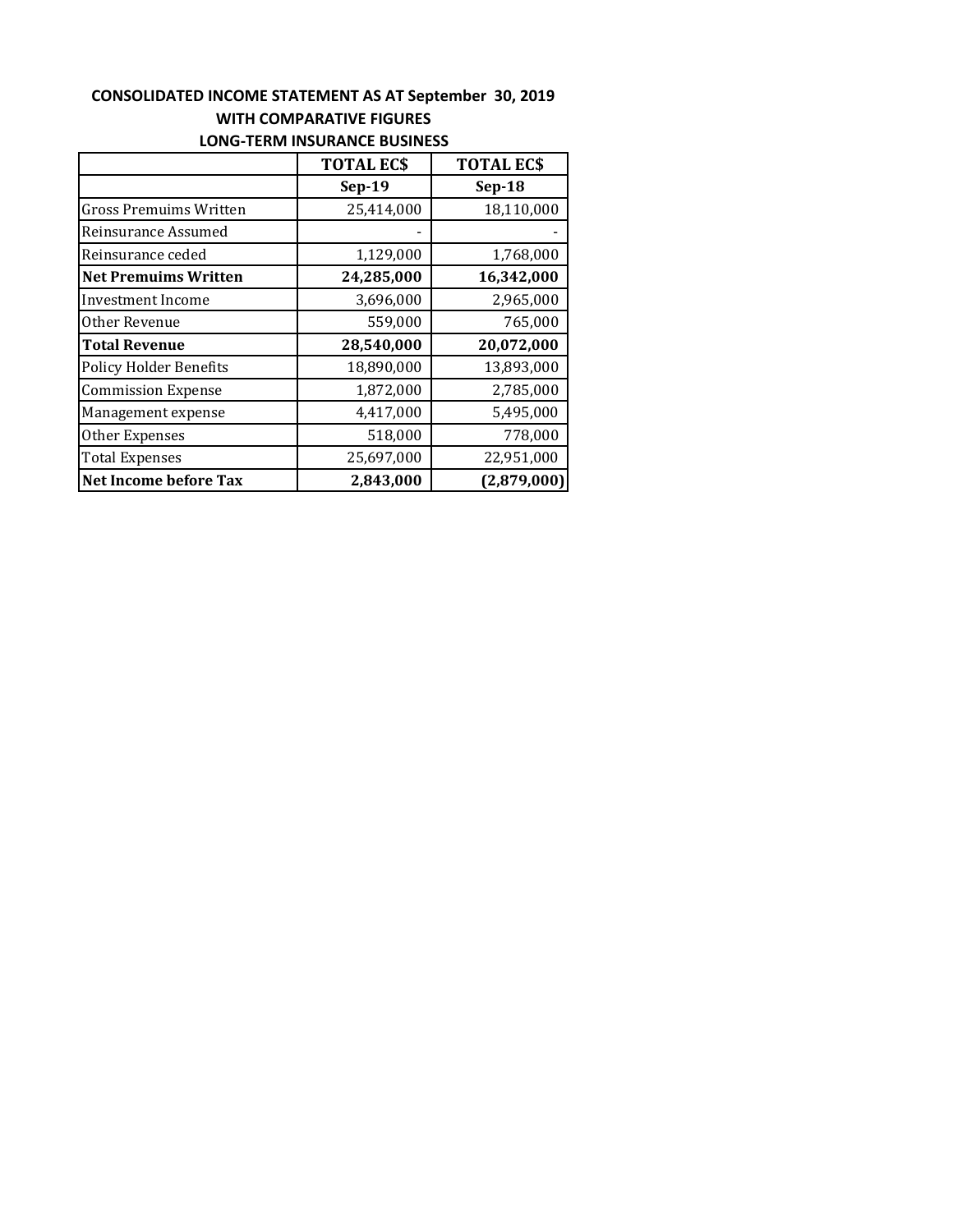|                                       | <b>TOTAL ECS</b> | <b>TOTAL ECS</b> |  |  |
|---------------------------------------|------------------|------------------|--|--|
|                                       | $Sep-19$         | $Sep-18$         |  |  |
| <b>Cash and Deposits</b>              | 30,075,000       | 36,084,000       |  |  |
| <b>Government Securities</b>          | 77,611,000       | 52,434,000       |  |  |
| <b>Company Bonds and Debentures</b>   | 557,000          | 1,920,000        |  |  |
| Secured Loans                         | 6,324,000        | 4,985,000        |  |  |
| <b>Investments in Real Estate</b>     |                  |                  |  |  |
| Shares                                | 9,331,000        | 5,565,000        |  |  |
| Unit Trusts and Mutual Funds          |                  |                  |  |  |
| <b>Investments in Related Parties</b> | 1,023,000        | 1,003,000        |  |  |
| <b>Policy Loans</b>                   | 12,923,000       | 13,020,000       |  |  |
| Other Investments                     | 1,400,000        | 1,400,000        |  |  |
| <b>Total Cash and Investments</b>     | 139,244,000      | 116,411,000      |  |  |
| Other Current Assets                  | 13,546,000       | 13,710,001       |  |  |
| <b>Fixed Assets</b>                   | 6,110,000        | 6,187,000        |  |  |
| <b>Total Assets</b>                   | 158,900,000      | 136,308,001      |  |  |
| <b>Unearned Premium Provision</b>     | 227,000          | 169,000          |  |  |
| <b>Claims Provision</b>               | 2,085,000        | 2,191,000        |  |  |
| Life Insurance and Annuity Provisions | 77,858,000       | 66,830,000       |  |  |
| Deposit Administration Funds          | 26,056,000       | 24,521,000       |  |  |
| Other Provision                       | 6,381,000        | 5,782,000        |  |  |
| <b>Total Insurance Liabilities</b>    | 112,607,000      | 99,493,000       |  |  |
| Other Liabilities                     | 12,723,000       | 15,636,011       |  |  |
| <b>Total Liabilities</b>              | 125,330,000      | 115,129,011      |  |  |
| <b>Share Capital</b>                  |                  |                  |  |  |
| <b>Head Office Account</b>            | 15,617,000       | 14,355,000       |  |  |
| <b>Retained Earnings</b>              | 15,497,000       | 4,667,990        |  |  |
| Reserves                              | 2,454,000        | 2,155,000        |  |  |
| <b>Total Capital</b>                  | 33,568,000       | 21,177,990       |  |  |

#### **CONSOLIDATED BALANCE SHEET AS AT September 30, 2019 WITH COMPARATIVE FIGURES LONG‐TERM INSURANCE BUSINESS**

158,898,000 136,307,001